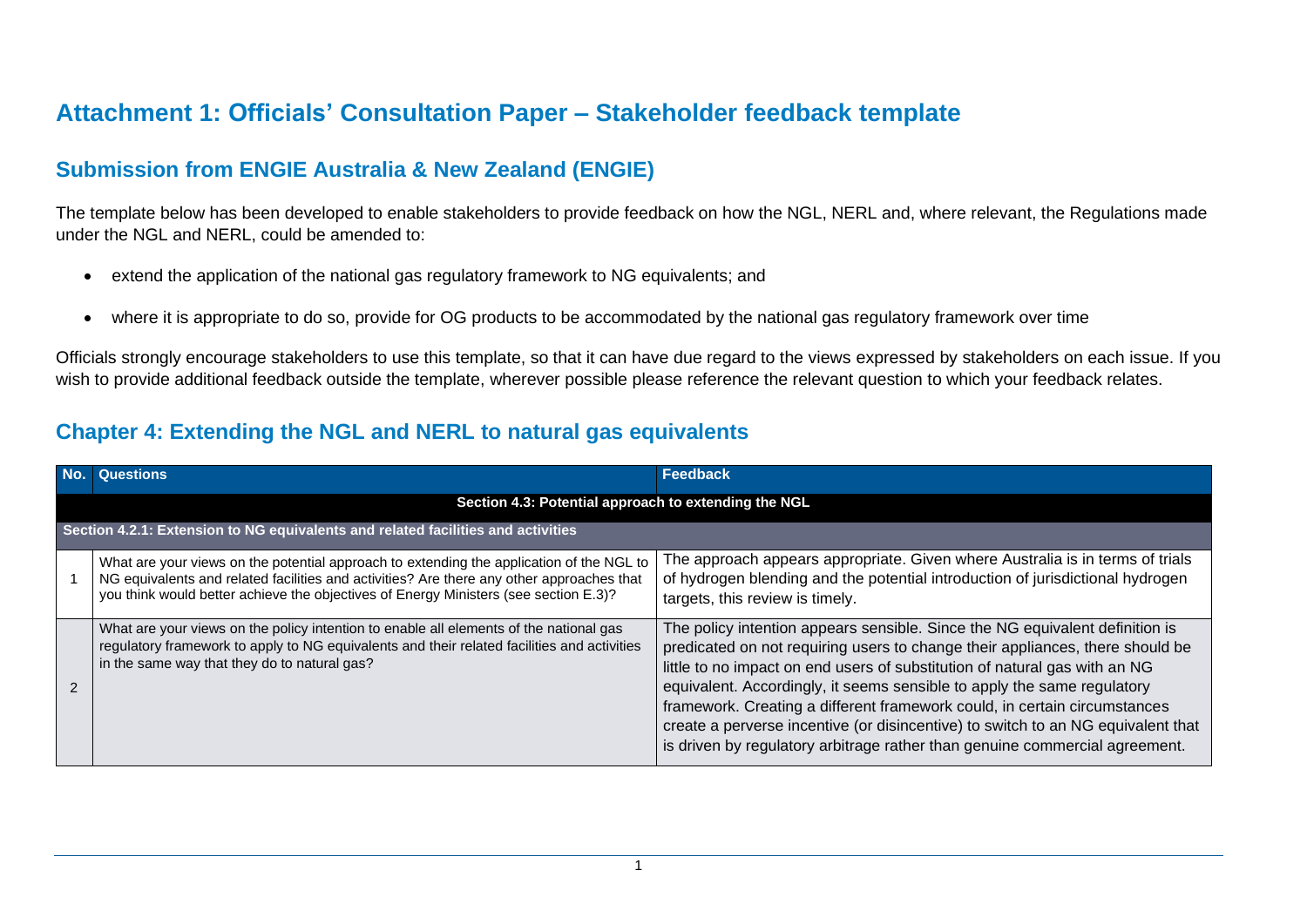| No.            | <b>Questions</b>                                                                                                                                                                                                                     | <b>Feedback</b>                                                                                                                                                                                                                                                                                                                                                                                                                                                                                                              |
|----------------|--------------------------------------------------------------------------------------------------------------------------------------------------------------------------------------------------------------------------------------|------------------------------------------------------------------------------------------------------------------------------------------------------------------------------------------------------------------------------------------------------------------------------------------------------------------------------------------------------------------------------------------------------------------------------------------------------------------------------------------------------------------------------|
| 3              | What are your views on the NGL requiring jurisdictions to make a local regulation to<br>confirm when a gas or gas blend authorised for supply through a pipeline (or part of a<br>pipeline) is an NG equivalent?                     | In general, it is preferable to have a nationally consistent approach (and<br>potentially allow for jurisdictions to derogate away if they have a specific<br>concern). At a minimum, the enabling legislation should be designed to drive a<br>conformed approach (e.g., that blends should be specified in terms of<br>percentage of composition of gases). Care should be taken to ensure that<br>jurisdictional differences do not inhibit the use of NG equivalents in cross-<br>border pipelines or pipeline networks. |
| $\overline{4}$ | Who is likely to operate the blending facilities involved in the creation of NG equivalent<br>blends?                                                                                                                                | It's unclear at this stage what will become the industry norm. Specific pilots<br>and trials may not provide a good guide to future commercial outcomes.                                                                                                                                                                                                                                                                                                                                                                     |
| 5              | Do you think blending facilities should be subject to the same economic regulatory<br>framework that applies to pipelines? Please explain your response to this question.                                                            | The framework could follow ownership - if a regulated pipeline or network<br>owner also owns and operates blending facilities then may be simplest to treat<br>as part of that network and subject to same regulatory framework. But if<br>suppliers own and operate their own blending facilities, then monopoly-style<br>regulation is not necessary.                                                                                                                                                                      |
| 6              | Are there any specific physical characteristics of NG equivalents or the supply chain for<br>these products that you consider should be taken into account when extending the<br>natural gas regulatory framework to NG equivalents? | The framework will need to consider energy values of different gases in a<br>blend and implications for market settlement, etc. but the detail of this is more<br>likely an issue for the parallel AEMC/AEMO processes.                                                                                                                                                                                                                                                                                                      |
|                | Are there any other observations you would like to make about the potential approach to<br>extending the application of the NGL to NG equivalents and related facilities and<br>activities?                                          | <b>No</b>                                                                                                                                                                                                                                                                                                                                                                                                                                                                                                                    |
| 8              | Are there any other changes that you think need to be made to the NGL to<br>accommodate NG equivalents and related facilities and activities?                                                                                        | <b>No</b>                                                                                                                                                                                                                                                                                                                                                                                                                                                                                                                    |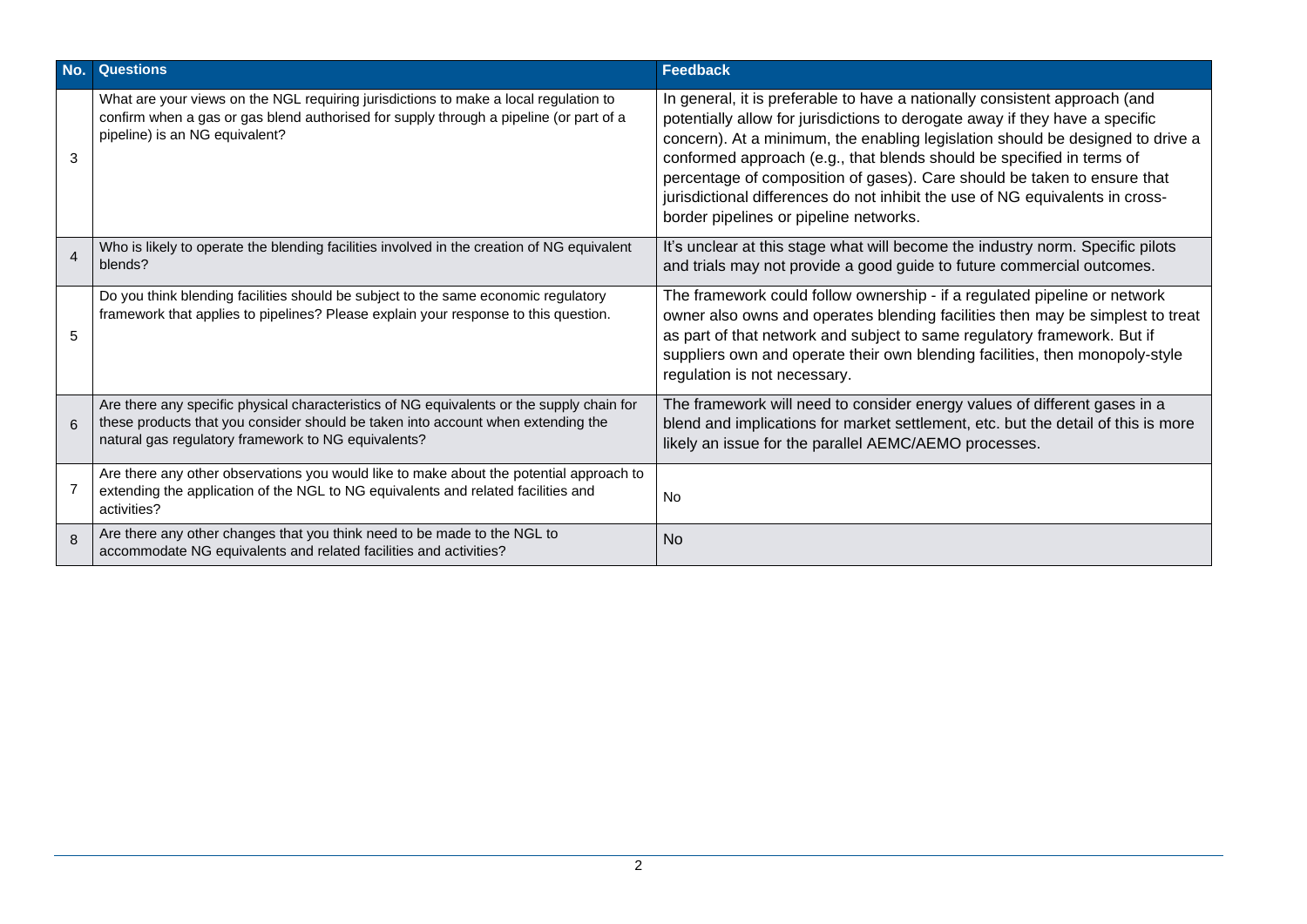| No. | <b>Questions</b>                                                                                                                                                                                                                                                                     | <b>Feedback</b>                                                                                                                                                                                                                                                                                                                                                                                                                                                                                                                                                                                                                                                                                                                                                   |  |  |
|-----|--------------------------------------------------------------------------------------------------------------------------------------------------------------------------------------------------------------------------------------------------------------------------------------|-------------------------------------------------------------------------------------------------------------------------------------------------------------------------------------------------------------------------------------------------------------------------------------------------------------------------------------------------------------------------------------------------------------------------------------------------------------------------------------------------------------------------------------------------------------------------------------------------------------------------------------------------------------------------------------------------------------------------------------------------------------------|--|--|
|     | Section 4.2.2: Extension to constituent gases and related facilities and activities                                                                                                                                                                                                  |                                                                                                                                                                                                                                                                                                                                                                                                                                                                                                                                                                                                                                                                                                                                                                   |  |  |
| 9   | What are you views on the proposal to amend the NGL to enable the national gas<br>regulatory framework to apply to the constituent gases and related facilities and activities<br>involved in the supply of NG equivalents (where appropriate to do so) set out in section<br>4.2.2? | Low/zero emissions hydrogen (and potentially other constituent gases) is an<br>emerging industry. National and jurisdictional hydrogen strategies envisage a<br>rapid ramp up in production and consumption, including new production<br>methods, new end use cases and the creation of an export market.<br>Accordingly, it's important to:<br>not stifle innovation and effective market development with excess or<br>a)<br>inflexible regulations<br>not assume that concerns relating to the natural gas market must be<br>b)<br>relevant to hydrogen. Hydrogen production is likely to be more competitive<br>than natural gas production, given latter is dependent on access to<br>underground resource and typically controlled by small number of large |  |  |
|     |                                                                                                                                                                                                                                                                                      | companies. Hydrogen can be produced by multiple methods, and green<br>hydrogen from electrolysis is open to anyone with access to electricity and<br>water.                                                                                                                                                                                                                                                                                                                                                                                                                                                                                                                                                                                                       |  |  |
| 10  | What are your views on the proposal that pipelines involved in the transportation of a<br>constituent gas (e.g., a hydrogen pipeline) be subject to economic regulation under the<br>NGL and NGR?                                                                                    | ENGIE's preferred starting point would be that constituent gas pipelines are<br>subject to the general Part 3 A access regime rather than the natural gas<br>pipeline specific framework.                                                                                                                                                                                                                                                                                                                                                                                                                                                                                                                                                                         |  |  |
| 11  | Are there any other observations you would like to make about the potential approach to<br>extending the application of the NGL to constituent gases and related facilities and<br>activities?                                                                                       | Related facilities should not include the hydrogen production process itself. It<br>may be worth making this explicit in the enabling legislation or regulations.                                                                                                                                                                                                                                                                                                                                                                                                                                                                                                                                                                                                 |  |  |
| 12  | Are there any other approaches that you think would better achieve the objectives of<br>Energy Ministers (see section E.3)?                                                                                                                                                          | See responses to Qs 9,10 above.                                                                                                                                                                                                                                                                                                                                                                                                                                                                                                                                                                                                                                                                                                                                   |  |  |
| 13  | Are there any other changes that you think need to be made to the NGL to<br>accommodate constituent gases and related facilities and activities?                                                                                                                                     | <b>No</b>                                                                                                                                                                                                                                                                                                                                                                                                                                                                                                                                                                                                                                                                                                                                                         |  |  |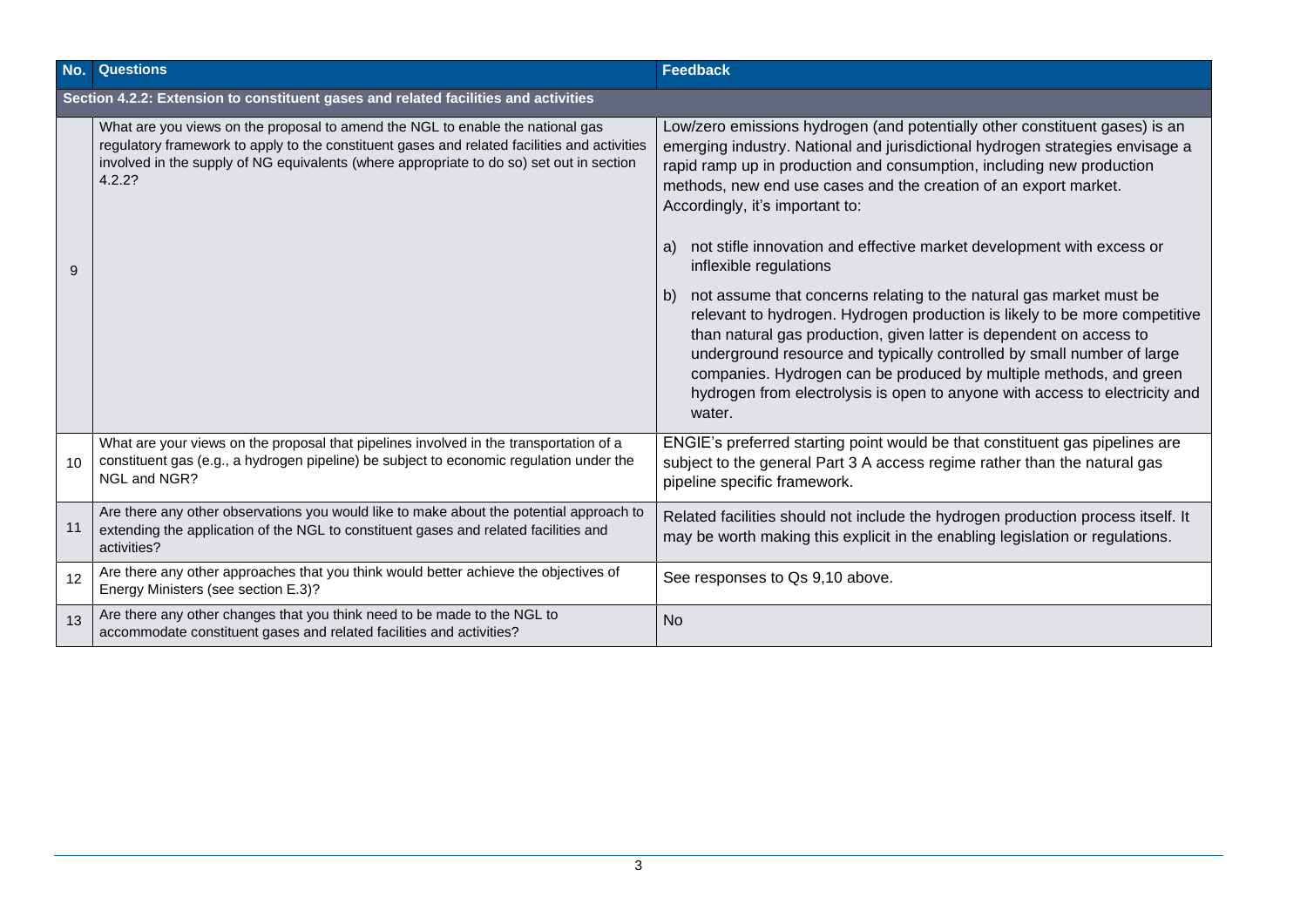| No. | <b>Questions</b>                                                                                                                                                                                                                                                                                                                                                                                          | Feedback                                                                                                                                                                                                                                                                                                                                                                                                                                                                                                                                                                                                                                                                                                                                       |  |  |
|-----|-----------------------------------------------------------------------------------------------------------------------------------------------------------------------------------------------------------------------------------------------------------------------------------------------------------------------------------------------------------------------------------------------------------|------------------------------------------------------------------------------------------------------------------------------------------------------------------------------------------------------------------------------------------------------------------------------------------------------------------------------------------------------------------------------------------------------------------------------------------------------------------------------------------------------------------------------------------------------------------------------------------------------------------------------------------------------------------------------------------------------------------------------------------------|--|--|
|     | Section 4.2.2: Extension of market bodies' functions and powers                                                                                                                                                                                                                                                                                                                                           |                                                                                                                                                                                                                                                                                                                                                                                                                                                                                                                                                                                                                                                                                                                                                |  |  |
|     | What are your views on the potential approach to extending market body<br>functions and powers set out in section 4.2.3 to:                                                                                                                                                                                                                                                                               | This approach seems appropriate. It avoids duplication of regulatory<br>a)<br>bodies, especially if NG equivalents are largely subject to the same<br>regulatory framework as natural gas.                                                                                                                                                                                                                                                                                                                                                                                                                                                                                                                                                     |  |  |
|     | NG equivalents and related facilities and activities?                                                                                                                                                                                                                                                                                                                                                     | As noted above, we should not start from a presumption that constituent<br>b)                                                                                                                                                                                                                                                                                                                                                                                                                                                                                                                                                                                                                                                                  |  |  |
| 14  | constituent gases and related facilities and activities?<br>(b)                                                                                                                                                                                                                                                                                                                                           | gases should be regulated in exactly the same way as natural gas.<br>Accordingly, the enabling legislation should include a clause to ensure any<br>proposed application of rules/regulations to Constituent gases is<br>considered afresh - For example if AEMC has carriage of a rule change<br>proposal then it should be open to a range of options, including each of do<br>nothing/apply the natural gas rules/apply different rules more appropriate<br>to the situation.                                                                                                                                                                                                                                                               |  |  |
| 15  | Do you think arrangements are needed for distribution pipelines attached to the DWGM<br>and STTM to provide for independent management of blending limits (or gas<br>specification requirement) imposed by a jurisdiction? If you think AEMO or another third<br>party should be responsible for this function, please explain what costs and benefits you<br>think would be associated with it doing so. | Gas network asset operators are likely to be best placed to monitor and<br>manage blending limits at different parts of their network. But it will require<br>effective ringfencing to ensure that they do so in a way that is fair to all parties.                                                                                                                                                                                                                                                                                                                                                                                                                                                                                            |  |  |
| 16  | Are there any other changes to market body functions and powers required to<br>accommodate NG equivalents, their constituent gases, or related facilities and activities?                                                                                                                                                                                                                                 | No                                                                                                                                                                                                                                                                                                                                                                                                                                                                                                                                                                                                                                                                                                                                             |  |  |
| 17  | Are there any other approaches that you think would better achieve the objectives of<br><b>Energy Ministers?</b>                                                                                                                                                                                                                                                                                          | <b>No</b>                                                                                                                                                                                                                                                                                                                                                                                                                                                                                                                                                                                                                                                                                                                                      |  |  |
|     | Section 4.3: Potential approach to extending the NERL                                                                                                                                                                                                                                                                                                                                                     |                                                                                                                                                                                                                                                                                                                                                                                                                                                                                                                                                                                                                                                                                                                                                |  |  |
| 18  | What are your views on the potential approach to extending the application of the NERL<br>to NG equivalents set out in section 4.3?                                                                                                                                                                                                                                                                       | This approach appears appropriate. See answer to Q2 above.                                                                                                                                                                                                                                                                                                                                                                                                                                                                                                                                                                                                                                                                                     |  |  |
| 19  | What are your views on the potential approach to extending the AER's and AEMC's<br>functions and powers under the NERL to NG equivalents set out in section 4.3?                                                                                                                                                                                                                                          | This approach appears appropriate.                                                                                                                                                                                                                                                                                                                                                                                                                                                                                                                                                                                                                                                                                                             |  |  |
| 20  | Are any other changes to the NERL or the market bodies' functions and powers under<br>the NERL required to accommodate NG equivalents?                                                                                                                                                                                                                                                                    | There may be a need to consider with existing functions and powers are<br>adequate with respect to blending ratios and ensuring customers are<br>appropriately charged for the energy they receive but retailers are not left out<br>of pocket if they are not responsible for the blended mix their customers<br>receive. This is a situation that could arise if a hydrogen blend was injected<br>into a part of the distribution network. In practice, all customers downstream of<br>the injection point would get their share of the blended product. But some (or<br>all) of those customers' retailers would have no involvement in the hydrogen<br>injection. However, these matters may be more relevant to the AEMC/AEMO<br>reviews. |  |  |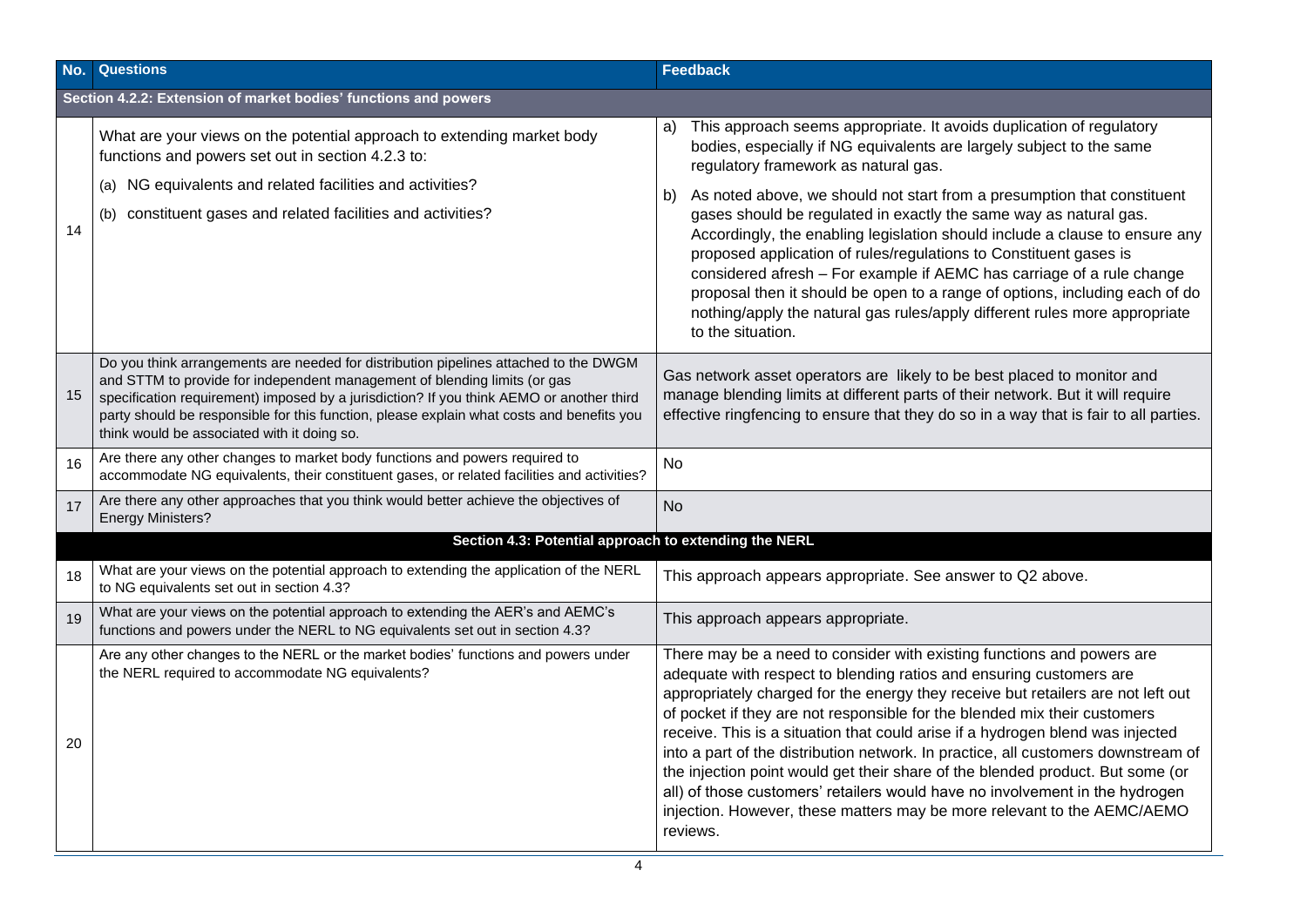|             | No. Questions                                                                                                               | <b>\Feedback</b> |
|-------------|-----------------------------------------------------------------------------------------------------------------------------|------------------|
| $\sqrt{21}$ | Are there any other approaches that you think would better achieve the objectives of<br>Energy Ministers (see section E.3)? | No               |

## **Chapter 5: Accommodating other gas products in the NGL and NERL over time**

| No.                                                                            | <b>Questions</b>                                                                                                                                                             | <b>Feedback</b>                                                                                                                                                                                                                                                                                                                                                                                                                                                                                                                                                                                                                                                                                                               |  |
|--------------------------------------------------------------------------------|------------------------------------------------------------------------------------------------------------------------------------------------------------------------------|-------------------------------------------------------------------------------------------------------------------------------------------------------------------------------------------------------------------------------------------------------------------------------------------------------------------------------------------------------------------------------------------------------------------------------------------------------------------------------------------------------------------------------------------------------------------------------------------------------------------------------------------------------------------------------------------------------------------------------|--|
| Section 5.1: Potential approach to accommodating other gas products in the NGL |                                                                                                                                                                              |                                                                                                                                                                                                                                                                                                                                                                                                                                                                                                                                                                                                                                                                                                                               |  |
| 22                                                                             | What are your views on the potential approach to allowing<br>the NGL to accommodate OG products over time, as<br>described in section 5.1?                                   | OG products should be considered a new industry<br>and as such there should be no presumption that the<br>regulatory framework for natural gas is the best<br>option for OG products. To the extent that a different<br>framework is adopted, then it may not be<br>appropriate for the NGL to be the enabling<br>legislation.                                                                                                                                                                                                                                                                                                                                                                                                |  |
| 23                                                                             | Could amending the NGL in the manner described in<br>section 5.1 lead to any unintended consequences? If so,<br>please explain what those unintended consequences may<br>be. | As noted in the response to Q9, a blanket<br>application of the NGL and subsidiary regulations to<br>OGs could stifle the development of new industries.<br>The market dynamics of OGs may be quite different<br>from that of natural gas and protections considered<br>appropriate for the natural gas sector may not be<br>warranted for OGs. For example, the market<br>transparency mechanisms and facilitated markets<br>evolved in response to particular developments in<br>the natural gas market and concerns that arose from<br>those developments relating to market power. These<br>provisions are not standard across commodity<br>markets, and so they shouldn't be considered the<br>default approach for OGs. |  |
| 24                                                                             | What are your views on the proposal to apply the<br>economic regulatory provisions to pipelines involved in the<br>haulage of OG products and their constituent gases?       | ENGIE's preferred starting point would be that they<br>are subject to general Part 3 A access regime rather<br>than natural gas pipeline specific framework.                                                                                                                                                                                                                                                                                                                                                                                                                                                                                                                                                                  |  |
| 25                                                                             | Are any other changes to the NGL required to<br>accommodate OG products?                                                                                                     | <b>No</b>                                                                                                                                                                                                                                                                                                                                                                                                                                                                                                                                                                                                                                                                                                                     |  |
| 26                                                                             | Are there any other approaches that you think would<br>better achieve the objectives of Energy Ministers (see<br>section E.3)?                                               | See responses to Qs 22-24 above.                                                                                                                                                                                                                                                                                                                                                                                                                                                                                                                                                                                                                                                                                              |  |